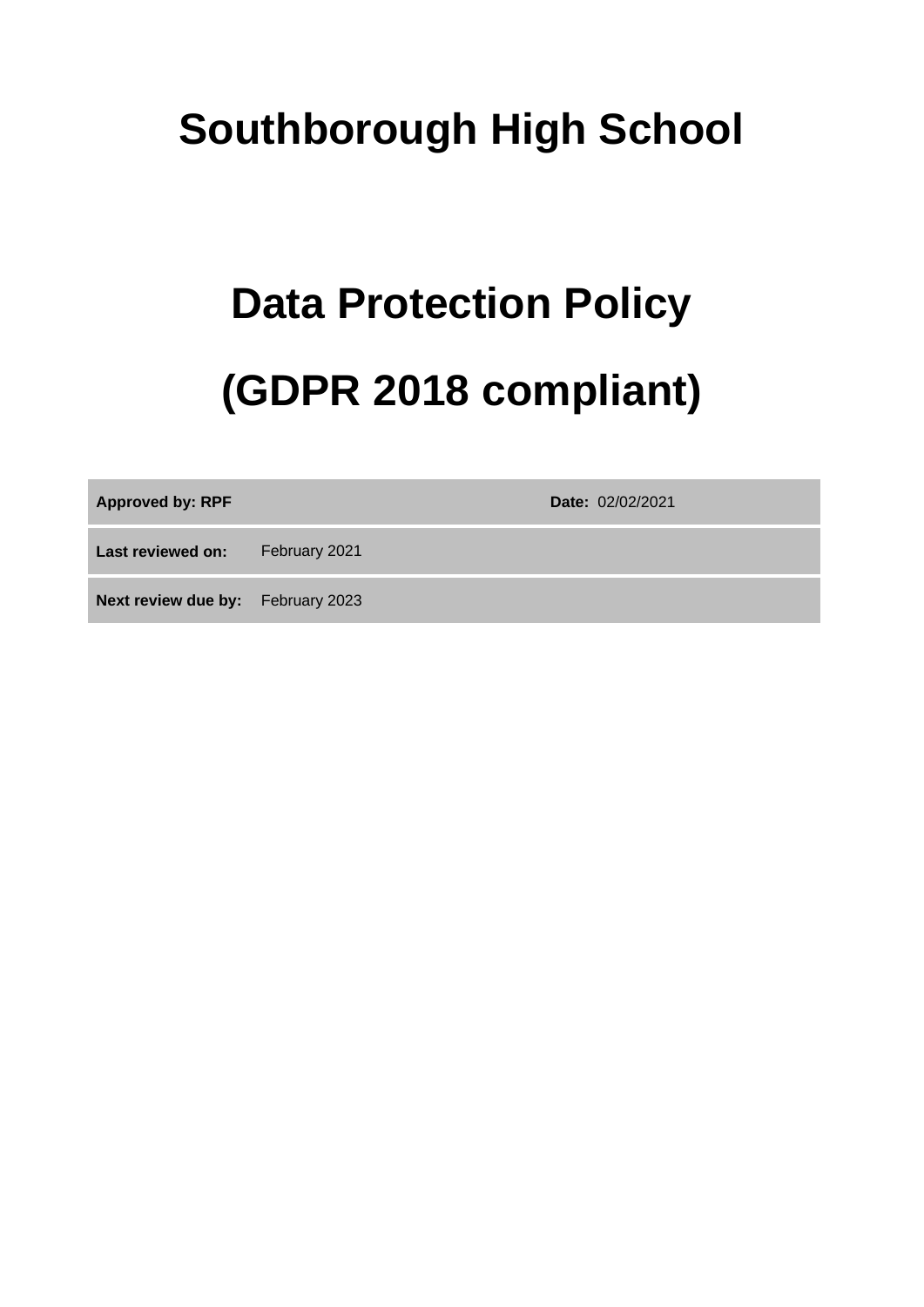## **Contents**

| 1. Aims                                                    | $\mathbf{3}$   |
|------------------------------------------------------------|----------------|
| 2. Legislation and guidance                                | 3              |
| 3. Definitions                                             | 3              |
| 4. The data controller                                     | 4              |
| 5. Roles and responsibilities                              | 4              |
| 6. Data protection principles                              | 5              |
| 7. Collecting personal data                                | 5              |
| 8. Sharing personal data                                   | 6              |
| 9. Subject access requests and other rights of individuals | $\overline{7}$ |
| 10. Parental requests to see the educational record        | 8              |
| 11. Biometric recognition systems                          | 8              |
| 12. CCTV                                                   | 9              |
| 13. Photographs and videos                                 | 9              |
| 14. Data protection by design and default                  | 9              |
| 15. Data security and storage of records                   |                |
| 16. Disposal of records                                    | 1 <sub>C</sub> |
| 17. Personal data breaches                                 | 11             |
| 18. Training                                               |                |
| 19. Monitoring arrangements                                |                |
| 20. Links with other policies                              |                |
| Appendix 1: Personal data breach procedure                 | 11             |
|                                                            |                |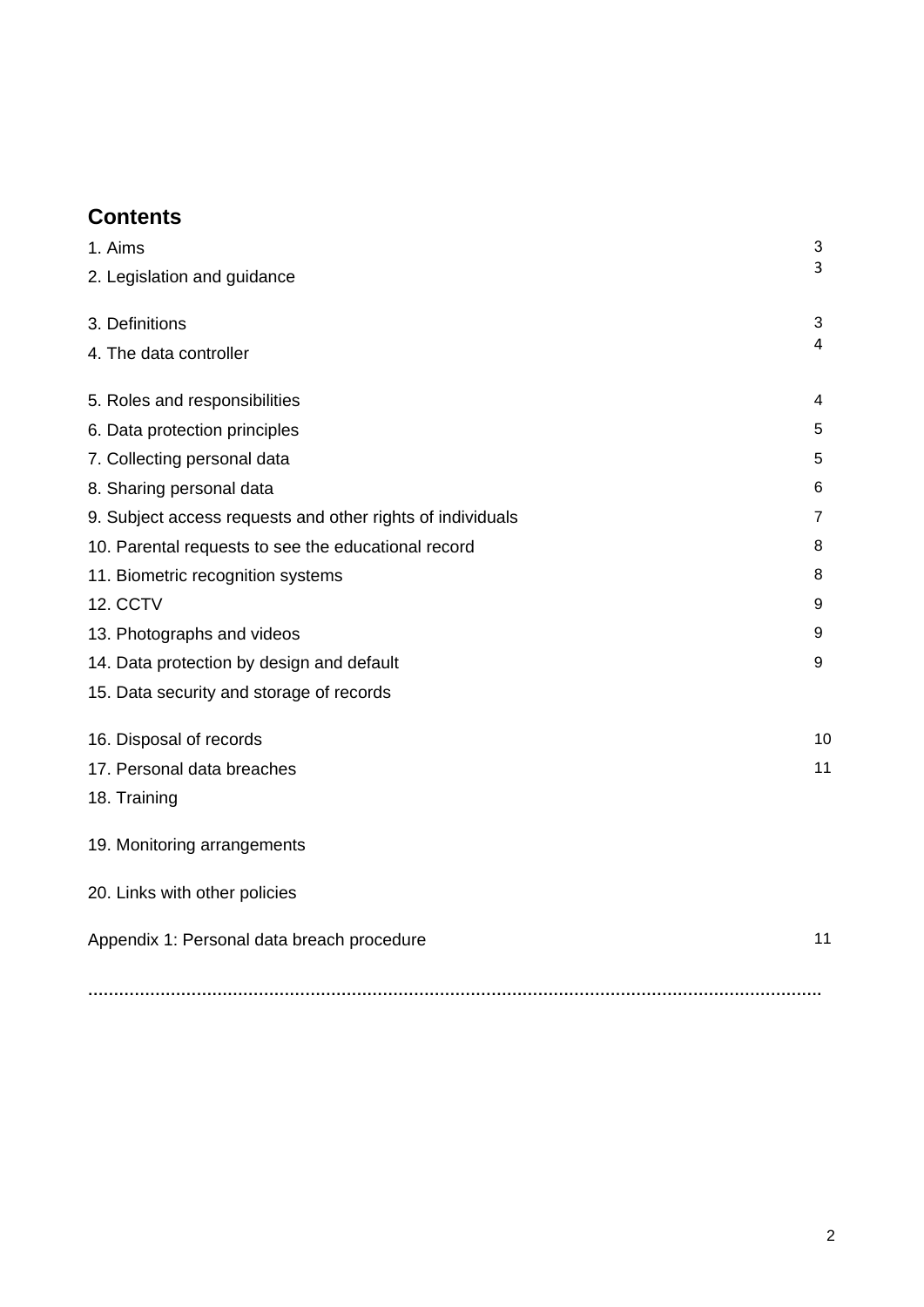## <span id="page-2-0"></span>**1. Aims**

Our school aims to ensure that all personal data collected about staff, pupils, parents, governors, visitors and other individuals is collected, stored and processed in accordance with the [General Data Protection](https://eur-lex.europa.eu/legal-content/EN/TXT/?qid=1528874672298&uri=CELEX:02016R0679-20160504)  [Regulation \(EU\) 2016/679 \(GDPR\)](https://eur-lex.europa.eu/legal-content/EN/TXT/?qid=1528874672298&uri=CELEX:02016R0679-20160504) and the [Data Protection Act 2018 \(DPA 2018\).](http://www.legislation.gov.uk/ukpga/2018/12/contents/enacted)

This policy applies to all personal data, regardless of whether it is in paper or electronic format.

## **2. Legislation and guidance**

This policy meets the requirements of the GDPR and the the DPA 2018. It is based on guidance published by the Information Commissioner's Office (ICO) on the [GDPR](https://ico.org.uk/for-organisations/guide-to-the-general-data-protection-regulation-gdpr/individual-rights/right-to-be-informed/) and the ICO'[s code of practice for subject](https://ico.org.uk/media/for-organisations/documents/2014223/subject-access-code-of-practice.pdf)  [access requests.](https://ico.org.uk/media/for-organisations/documents/2014223/subject-access-code-of-practice.pdf)

It meets the requirements of the [Protection of Freedoms Act 2012](https://www.legislation.gov.uk/ukpga/2012/9/part/1/chapter/2) when referring to our use of biometric data.

It also reflects the ICO's [code of practice](https://ico.org.uk/media/for-organisations/documents/1542/cctv-code-of-practice.pdf) for the use of surveillance cameras and personal information.

In addition, this policy complies with our funding agreement and articles of association.

| Term                                | <b>Definition</b>                                                                                                                                                                                                                                                                                                                                                                                                    |
|-------------------------------------|----------------------------------------------------------------------------------------------------------------------------------------------------------------------------------------------------------------------------------------------------------------------------------------------------------------------------------------------------------------------------------------------------------------------|
| Personal data                       | Any information relating to an identified, or<br>identifiable, living individual.<br>This may include the individual's:<br>Name (including initials)<br>$\bullet$<br>Identification number<br>Location data<br>$\bullet$<br>Online identifier, such as a username<br>It may also include factors specific to the<br>individual's physical, physiological, genetic,<br>mental, economic, cultural or social identity. |
| Special categories of personal data | Personal data which is more sensitive and so<br>needs more protection, including information<br>about an individual's:<br>Racial or ethnic origin<br>Political opinions<br>Religious or philosophical beliefs<br>Trade union membership<br>Genetics                                                                                                                                                                  |

## **3. Definitions**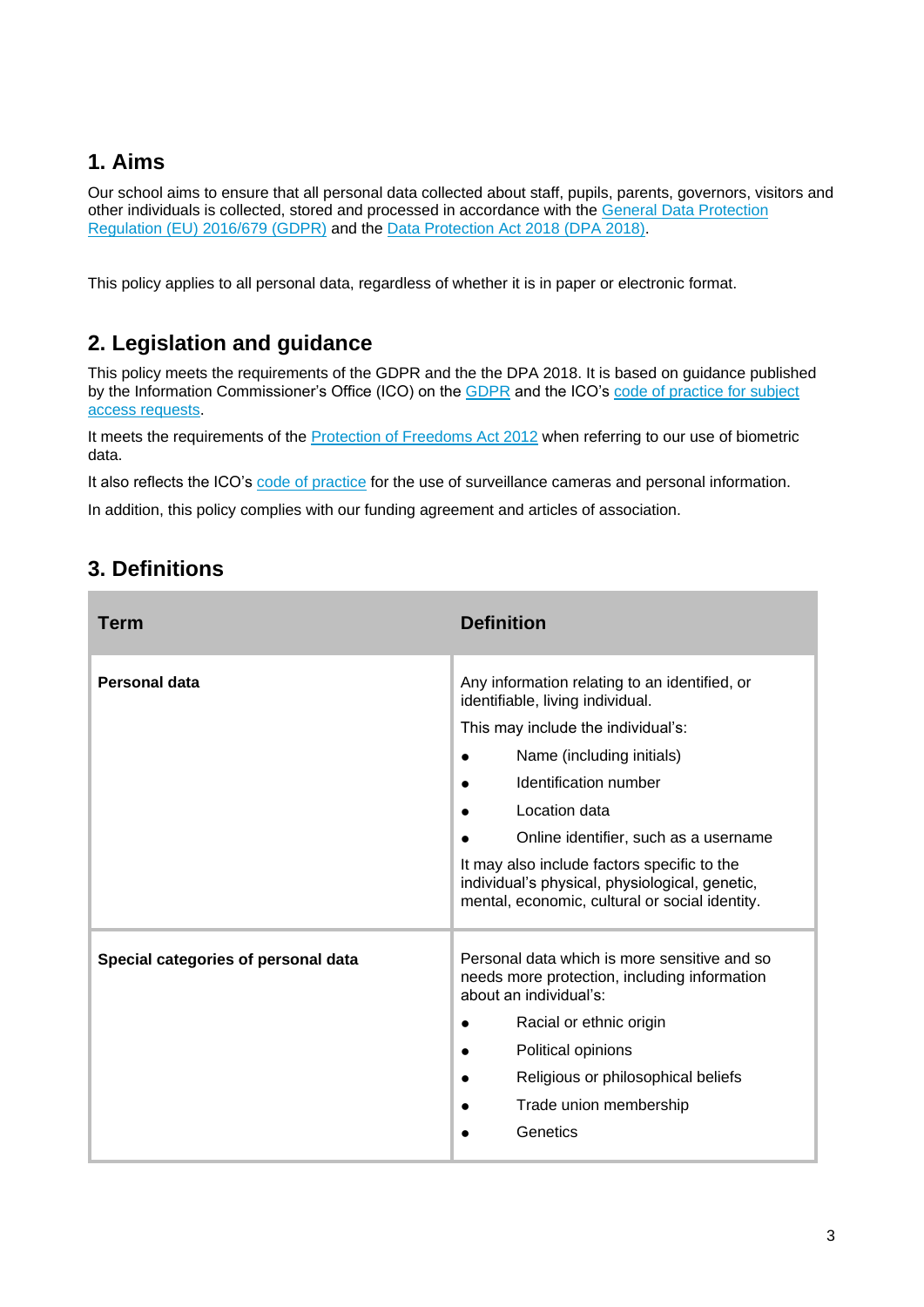|                      | Biometrics (such as fingerprints, retina<br>and iris patterns), where used for identification<br>purposes<br>Health – physical or mental<br>Sex life or sexual orientation                                                       |
|----------------------|----------------------------------------------------------------------------------------------------------------------------------------------------------------------------------------------------------------------------------|
| <b>Processing</b>    | Anything done to personal data, such as<br>collecting, recording, organising, structuring,<br>storing, adapting, altering, retrieving, using,<br>disseminating, erasing or destroying.<br>Processing can be automated or manual. |
| Data subject         | The identified or identifiable individual whose<br>personal data is held or processed.                                                                                                                                           |
| Data controller      | A person or organisation that determines the<br>purposes and the means of processing of<br>personal data.                                                                                                                        |
| Data processor       | A person or other body, other than an employee<br>of the data controller, who processes personal<br>data on behalf of the data controller.                                                                                       |
| Personal data breach | A breach of security leading to the accidental or<br>unlawful destruction, loss, alteration, unauthorised<br>disclosure of, or access to personal data.                                                                          |

## **4. The data controller**

Our school processes personal data relating to parents, pupils, staff, governors, visitors and others, and therefore is a data controller.

The school is registered as a data controller with the ICO and will renew this registration annually or as otherwise legally required.

## **5. Roles and responsibilities**

This policy applies to **all staff** employed by our school, and to external organisations or individuals working on our behalf. Staff who do not comply with this policy may face disciplinary action.

#### **5.1 Governing board**

The governing board has overall responsibility for ensuring that our school complies with all relevant data protection obligations.

#### **5.2 Data protection officer**

The data protection officer (DPO) is responsible for overseeing the implementation of this policy, monitoring our compliance with data protection law, and developing related policies and guidelines where applicable.

They will provide an annual report of their activities directly to the governing board and, where relevant, report to the board their advice and recommendations on school data protection issues.

The DPO is also the first point of contact for individuals whose data the school processes, and for the ICO.

Full details of the DPO's responsibilities are set out in their job description.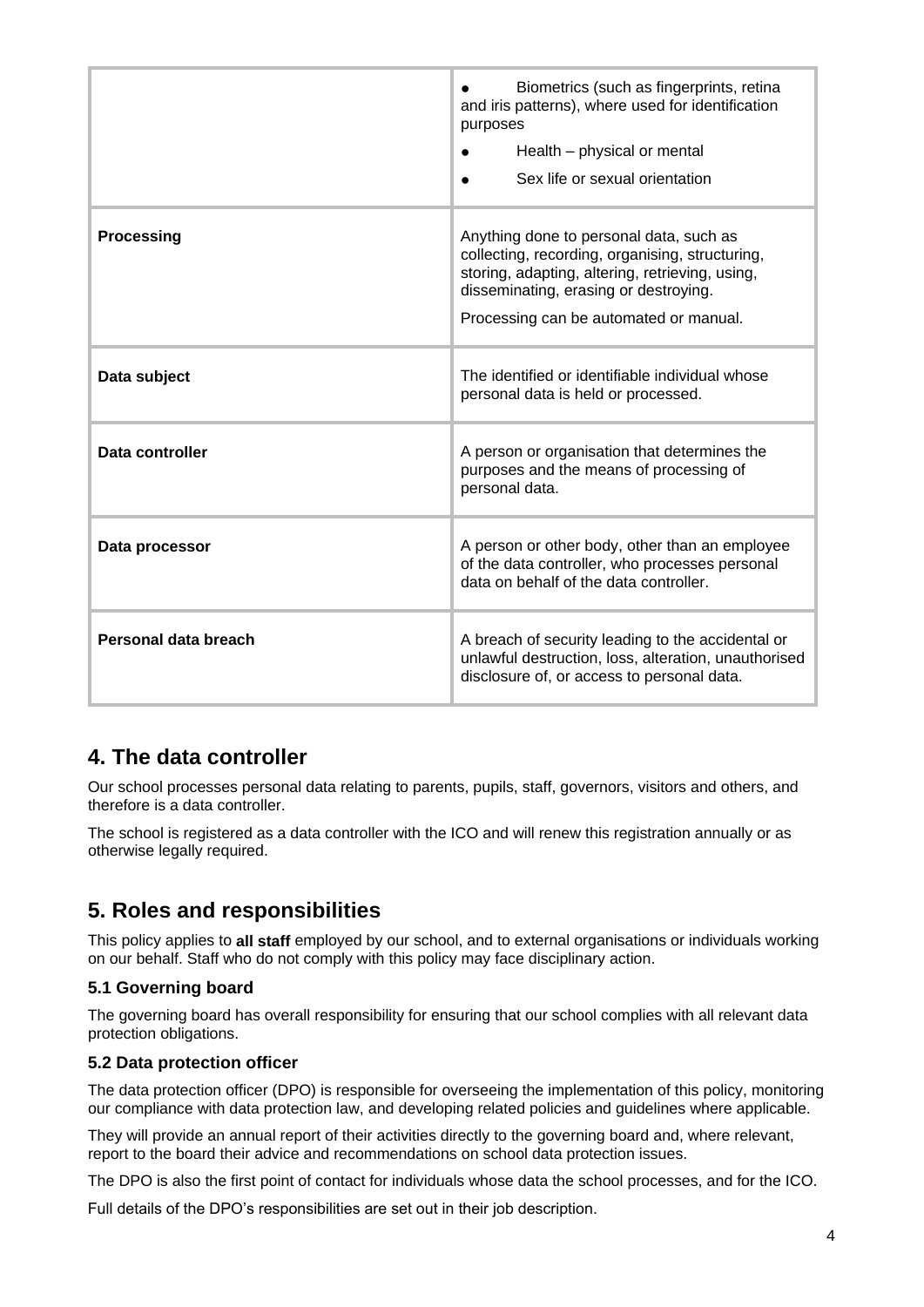Our DPO is Nataliya Bennett and is contactable via [office@southborough.kingston.sch.uk](mailto:office@southborough.kingston.sch.uk)

#### **5.3 Headteacher**

The Headteacher acts as the representative of the data controller on a day-to-day basis.

#### **5.4 All staff**

Staff are responsible for:

- Collecting, storing and processing any personal data in accordance with this policy
- Informing the school of any changes to their personal data, such as a change of address
- Contacting the DPO in the following circumstances:

o With any questions about the operation of this policy, data protection law, retaining personal data or keeping personal data secure

- o If they have any concerns that this policy is not being followed
- o If they are unsure whether or not they have a lawful basis to use personal data in a particular way

 $\circ$  If they need to rely on or capture consent, draft a privacy notice, deal with data protection rights invoked by an individual, or transfer personal data outside the European Economic Area

- o If there has been a data breach
- o Whenever they are engaging in a new activity that may affect the privacy rights of individuals
- $\circ$  If they need help with any contracts or sharing personal data with third parties

## **6. Data protection principles**

The GDPR is based on data protection principles that our school must comply with.

The principles say that personal data must be:

- Processed lawfully, fairly and in a transparent manner
- Collected for specified, explicit and legitimate purposes
- Adequate, relevant and limited to what is necessary to fulfil the purposes for which it is processed
- Accurate and, where necessary, kept up to date
- Kept for no longer than is necessary for the purposes for which it is processed
- Processed in a way that ensures it is appropriately secure

This policy sets out how the school aims to comply with these principles.

## **7. Collecting personal data**

#### **7.1 Lawfulness, fairness and transparency**

We will only process personal data where we have one of 6 'lawful bases' (legal reasons) to do so under data protection law:

The data needs to be processed so that the school can fulfil a contract with the individual, or the individual has asked the school to take specific steps before entering into a contract

The data needs to be processed so that the school can comply with a legal obligation

● The data needs to be processed to ensure the vital interests of the individual or another person i.e . to protect someone's life

The data needs to be processed so that the school, as a public authority, can perform a task in the public interest or exercise its official authority

The data needs to be processed for the legitimate interests of the school (where the processing is not for any tasks the school performs as a public authority) or a third party, provided the individual's rights and freedoms are not overridden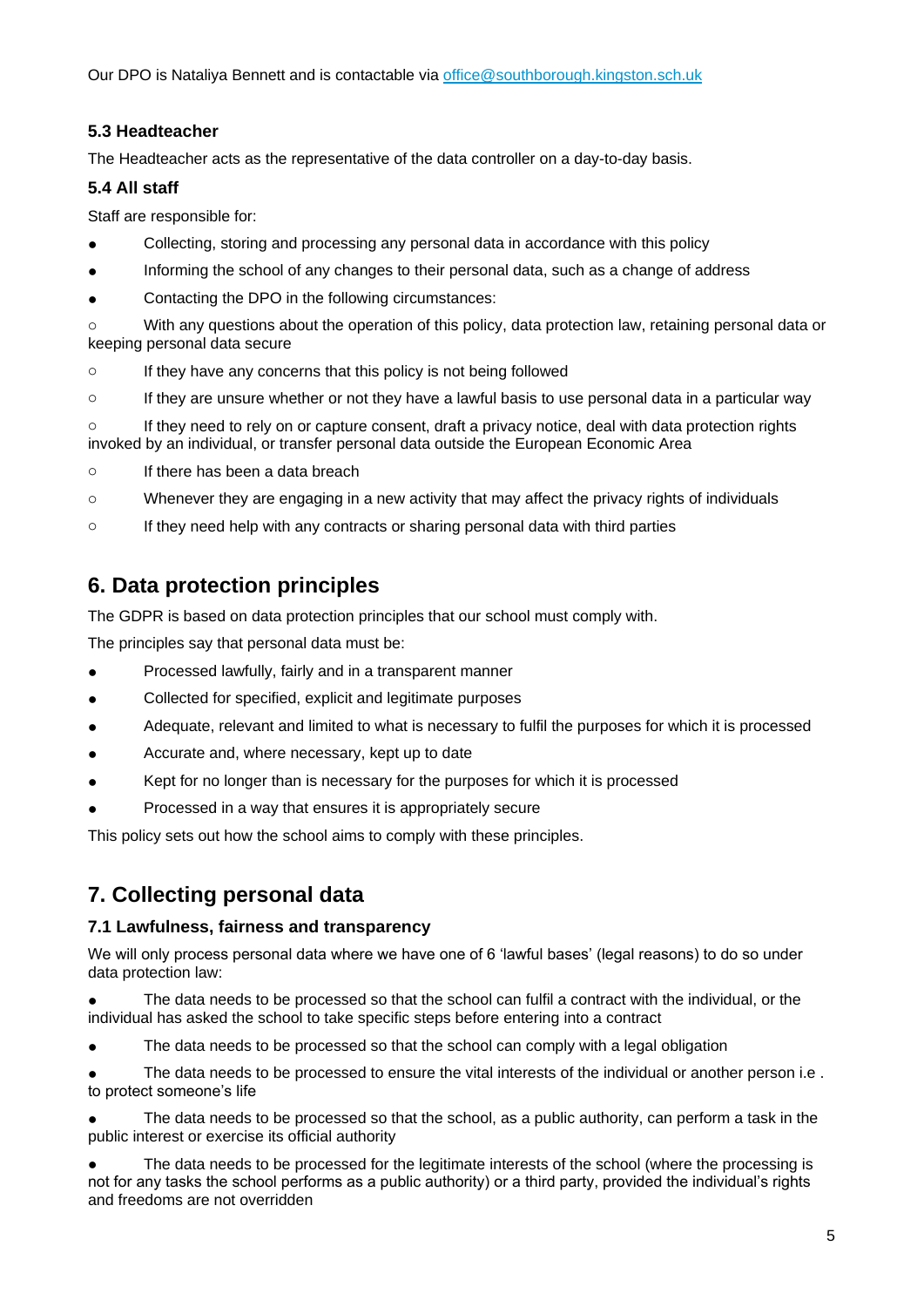The individual (or their parent/carer when appropriate in the case of a pupil) has freely given clear consent

For special categories of personal data, we will also meet one of the special category conditions for processing under data protection law:

● The individual (or their parent/carer when appropriate in the case of a pupil) has given explicit consent

● The data needs to be processed to perform or exercise obligations or rights in relation to employment, social security or social protection law

The data needs to be processed to ensure the vital interests of the individual or another person, where the individual is physically or legally incapable of giving consent

- The data has already been made manifestly public by the individual
- The data needs to be processed for the establishment, exercise or defence of legal claims
- The data needs to be processed for reasons of substantial public interest as defined in legislation

The data needs to be processed for health or social care purposes, and the processing is done by, or under the direction of, a health or social work professional or by any other person obliged to confidentiality under law

The data needs to be processed for public health reasons, and the processing is done by, or under the direction of, a health professional or by any other person obliged to confidentiality under law

The data needs to be processed for archiving purposes, scientific or historical research purposes, or statistical purposes, and the processing is in the public interest

For criminal offence data, we will meet both a lawful basis and a condition set out under data protection law. Conditions include:

● The individual (or their parent/carer when appropriate in the case of a pupil) has given consent

The data needs to be processed to ensure the vital interests of the individual or another person, where the individual is physically or legally incapable of giving consent

The data has already been made manifestly public by the individual

The data needs to be processed for or in connection with legal proceedings, to obtain legal advice, or for the establishment, exercise or defence of legal rights

The data needs to be processed for reasons of substantial public interest as defined in legislation

Whenever we first collect personal data directly from individuals, we will provide them with the relevant information required by data protection law.

We will always consider the fairness of our data processing. We will ensure we do not handle personal data in ways that individuals would not reasonably expect, or use personal data in ways which have unjustified adverse effects on them.

#### **7.2 Limitation, minimisation and accuracy**

We will only collect personal data for specified, explicit and legitimate reasons. We will explain these reasons to the individuals when we first collect their data.

If we want to use personal data for reasons other than those given when we first obtained it, we will inform the individuals concerned before we do so, and seek consent where necessary.

Staff must only process personal data where it is necessary in order to do their jobs.

We will keep data accurate and, where necessary, up-to-date. Inaccurate data will be rectified or erased when appropriate.

When staff no longer need the personal data they hold, they must ensure it is deleted or anonymised. This will be done in accordance with the [Information and Records Management Society's toolkit for schools](http://irms.org.uk/?page=schoolstoolkit&terms=%22toolkit+and+schools%22)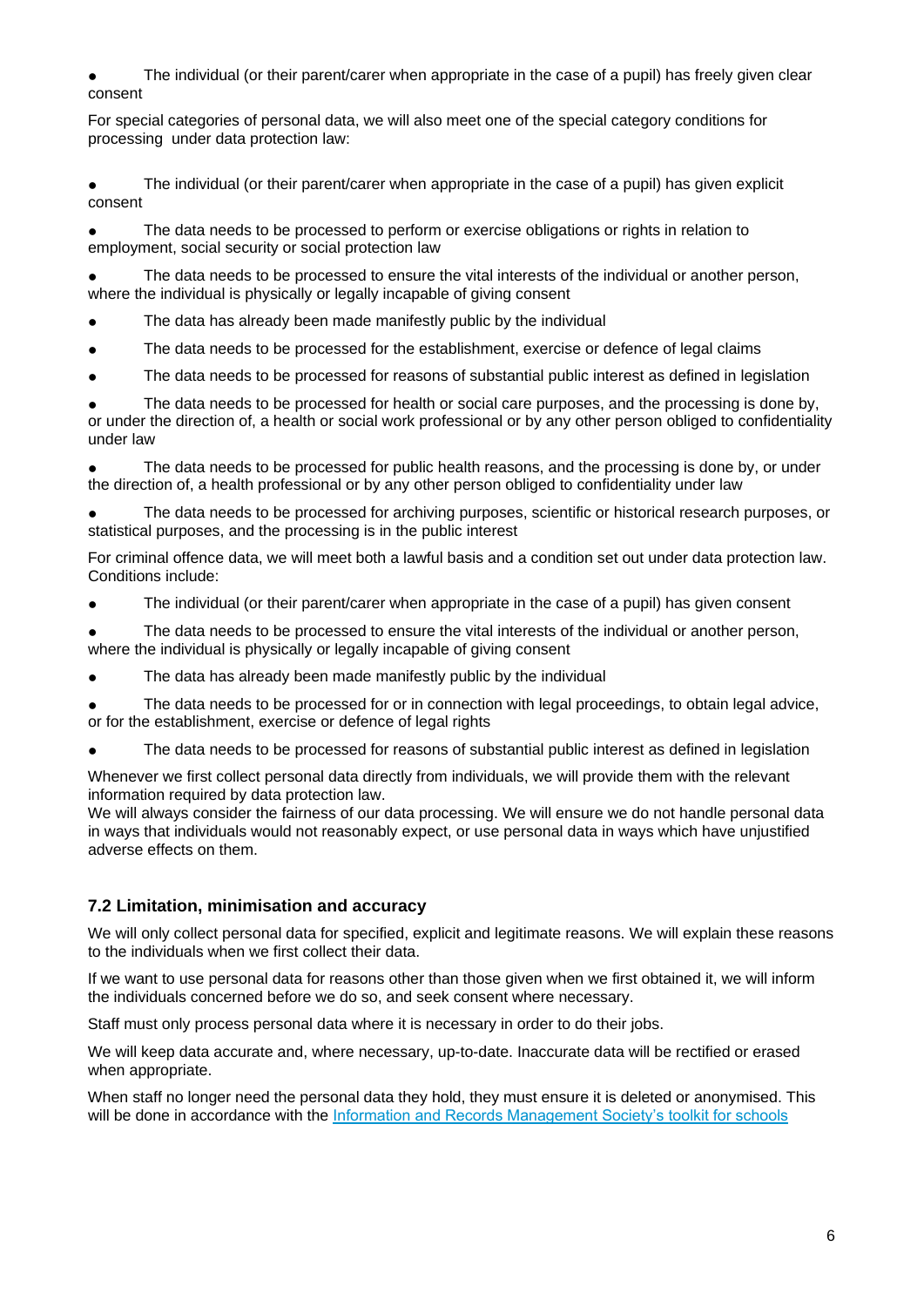## **8. Sharing personal data**

We will not normally share personal data with anyone else without consent, but there are certain circumstances where we may be required to do so. These include, but are not limited to, situations where:

There is an issue with a pupil or parent/carer that puts the safety of our staff at risk

We need to liaise with other agencies – we will seek consent as necessary before doing this

● Our suppliers or contractors need data to enable us to provide services to our staff and pupils – for example, IT companies. When doing this, we will:

o Only appoint suppliers or contractors which can provide sufficient guarantees that they comply with data protection law

o Establish a contract with the supplier or contractor to ensure the fair and lawful processing of any personal data we share

o Only share data that the supplier or contractor needs to carry out their service

We will also share personal data with law enforcement and government bodies where we are legally required to do so.

We may also share personal data with emergency services and local authorities to help them to respond to an emergency situation that affects any of our pupils or staff.

Where we transfer personal data internationally, we will do so in accordance with data protection law and [guidance on ICO's website](https://ico.org.uk/for-organisations/data-protection-at-the-end-of-the-transition-period/data-protection-at-the-end-of-the-transition-period/the-gdpr/international-data-transfers/).

## **9. Subject access requests and other rights of individuals**

#### **9.1 Subject access requests**

Individuals have a right to make a 'subject access request' to gain access to personal information that the school holds about them. This includes:

- Confirmation that their personal data is being processed
- Access to a copy of the data
- The purposes of the data processing
- The categories of personal data concerned
- Who the data has been, or will be, shared with
- How long the data will be stored for, or if this isn't possible, the criteria used to determine this period

Where relevant, the existence of the right to request rectification, erasure or restriction, or to object to such processing

- The right to lodge a complaint with the ICO or another supervisory authority
- The source of the data, if not the individual
- Whether any automated decision-making is being applied to their data, and what the significance and consequences of this might be for the individual
- The safeguards provided if the data is being transferred internationally

Subject access requests must be submitted in writing, either by letter or email to the DPO. They should include:

- Name of individual
- Correspondence address
- Contact number and email address
- Details of the information requested

If staff receive a subject access request they must immediately forward it to the DPO.

#### **9.2 Children and subject access requests**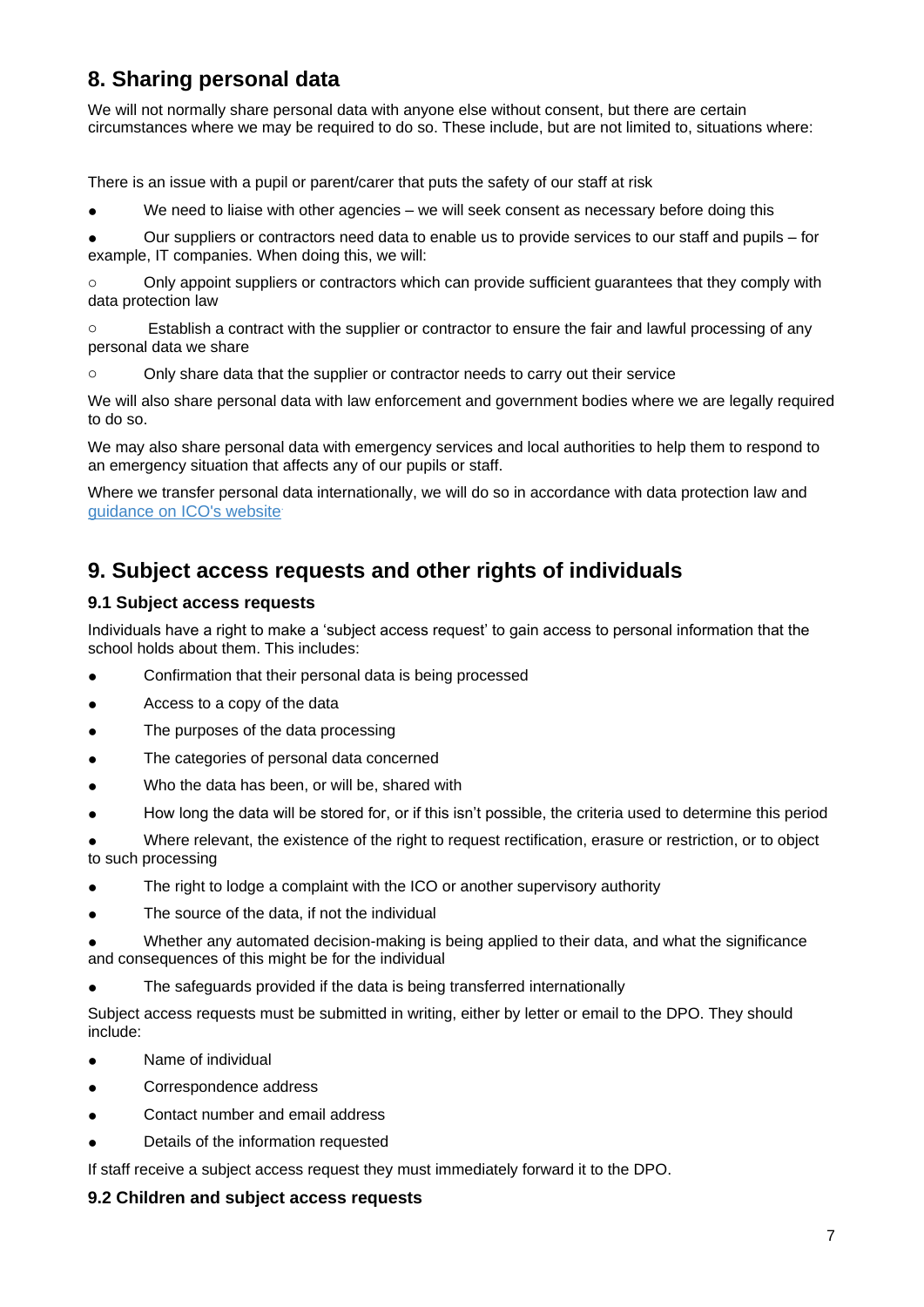Personal data about a child belongs to that child, and not the child's parents or carers. For a parent or carer to make a subject access request with respect to their child, the child must either be unable to understand their rights and the implications of a subject access request, or have given their consent.

Children aged 12 and above are generally regarded to be mature enough to understand their rights and the implications of a subject access request. Therefore, most subject access requests from parents or carers of pupils at our school may not be granted without the express permission of the pupil. This is not a rule and a pupil's ability to understand their rights will always be judged on a case-by-case basis.

#### **9.3 Responding to subject access requests**

When responding to requests, we:

- May ask the individual to provide 2 forms of identification
- May contact the individual via phone to confirm the request was made

Will respond without delay and within 1 month of receipt of the request (or receipt of the additional information needed to confirm identity, where relevant)

- Will provide the information free of charge
- May tell the individual we will comply within 3 months of receipt of the request, where a request is complex or numerous. We will inform the individual of this within 1 month, and explain why the extension is necessary

We will not disclose information for a variety of reasons, such as if it:

Might cause serious harm to the physical or mental health of the pupil or another individual

Would reveal that the child is being or has been abused or at risk of abuse, where the disclosure of that information would not be in the child's best interests

Would include another person's personal data that we can't reasonably anonymise, and we don't have the other person's consent and it would be unreasonable to proceed without it

Is part of certain sensitive documents, such as those related to crime, immigration, legal proceedings or legal professional privilege, management forecasts, negotiations, confidential references, or exam scripts

If the request is unfounded or excessive, we may refuse to act on it, or charge a reasonable fee which takes into account administrative costs. We will take into account whether the request is repetitive in nature when making this decision.

When we refuse a request, we will tell the individual why, and tell them they have the right to complain to the ICO or they can seek to enforce their subject access right through the courts.

#### **9.4 Other data protection rights of the individual**

In addition to the right to make a subject access request (see above), and to receive information when we are collecting their data about how we use and process it (see section 7), individuals also have the right to:

- Withdraw their consent to processing at any time
- Ask us to rectify, erase or restrict processing of their personal data (in certain circumstances)
- Prevent use of their personal data for direct marketing

Object to processing which has been justified on the basis of public interest, official authority or legitimate interests

Challenge decisions based solely on automated decision making or profiling (i.e. making decisions or evaluating certain things about an individual based on their personal data with no human involvement)

- Be notified of a data breach in certain circumstances
- Make a complaint to the ICO

Ask for their personal data to be transferred to a third party in a structured, commonly used and machine-readable format (in certain circumstances)

Individuals should submit any request to exercise these rights to the DPO. If staff receive such a request, they must immediately forward it to the DPO.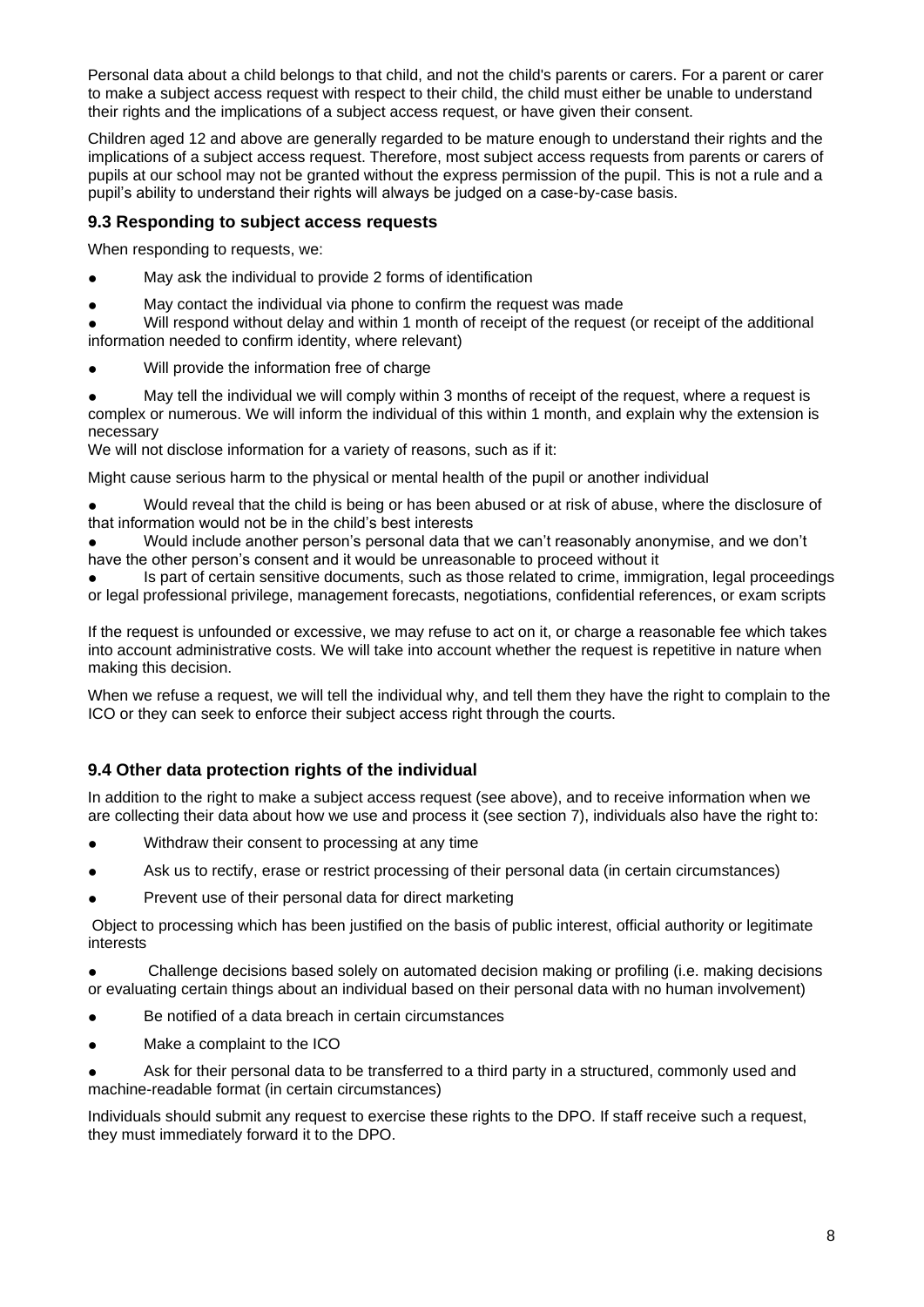## **10. Parental requests to see the educational record**

There is no automatic parental right of access to the educational record in the academy setting.

## **11. Biometric recognition systems**

Where we use pupils' biometric data as part of an automated biometric recognition system (for example, pupils use fingerprints to receive school dinners instead of paying with cash, we will comply with the requirements of the [Protection of Freedoms Act 2012.](https://www.legislation.gov.uk/ukpga/2012/9/section/26)

Parents/carers will be notified before any biometric recognition system is put in place or before their child first takes part in it. The school will get written consent from at least one parent or carer before we take any biometric data from their child and first process it.

Parents/carers and pupils have the right to choose not to use the school's biometric system(s). We will provide alternative means of accessing the relevant services for those pupils. For example, pupils can be identified by their name and surname. Parents/carers and pupils can object to participation in the school's biometric recognition system(s), or withdraw consent, at any time, and we will make sure that any relevant data already captured is deleted.

As required by law, if a pupil refuses to participate in, or continue to participate in, the processing of their biometric data, we will not process that data irrespective of any consent given by the pupil's parent(s)/carer(s).

Where staff members or other adults use the school's biometric system(s), we will also obtain their consent before they first take part in it, and provide alternative means of accessing the relevant service if they object. Staff and other adults can also withdraw consent at any time, and the school will delete any relevant data already captured.

## **12. CCTV**

We use CCTV in various locations around the school site to ensure it remains safe. We will adhere to the ICO's [code of practice](https://ico.org.uk/media/for-organisations/documents/1542/cctv-code-of-practice.pdf) for the use of CCTV.

We do not need to ask individuals' permission to use CCTV, but we make it clear where individuals are being recorded. Security cameras are clearly visible and accompanied by prominent signs explaining that CCTV is in use.

Any enquiries about the CCTV system should be directed to the Academy Business Manager.

## **13. Photographs and videos**

As part of our school activities, we may take photographs and record images of individuals within our school.

We will obtain written consent from parents/carers, or pupils aged 18 and over, for photographs and videos to be taken of pupils for communication, marketing and promotional materials.

Where we need parental consent, we will clearly explain how the photograph and/or video will be used to both the parent/carer and pupil. Where we don't need parental consent, we will clearly explain to the pupil how the photograph and/or video will be used.

Any photographs and videos taken by parents/carers at school events for their own personal use are not covered by data protection legislation. However, we will ask that photos or videos with other pupils are not shared publicly on social media for safeguarding reasons, unless all the relevant parents/carers (or pupils where appropriate) have agreed to this.

Where the school takes photographs and videos , uses may include:

- Within school on notice boards and in school magazines, brochures, newsletters, etc.
- Outside of school by external agencies such as the school photographer, newspapers, campaigns
- Online on our school website or social media pages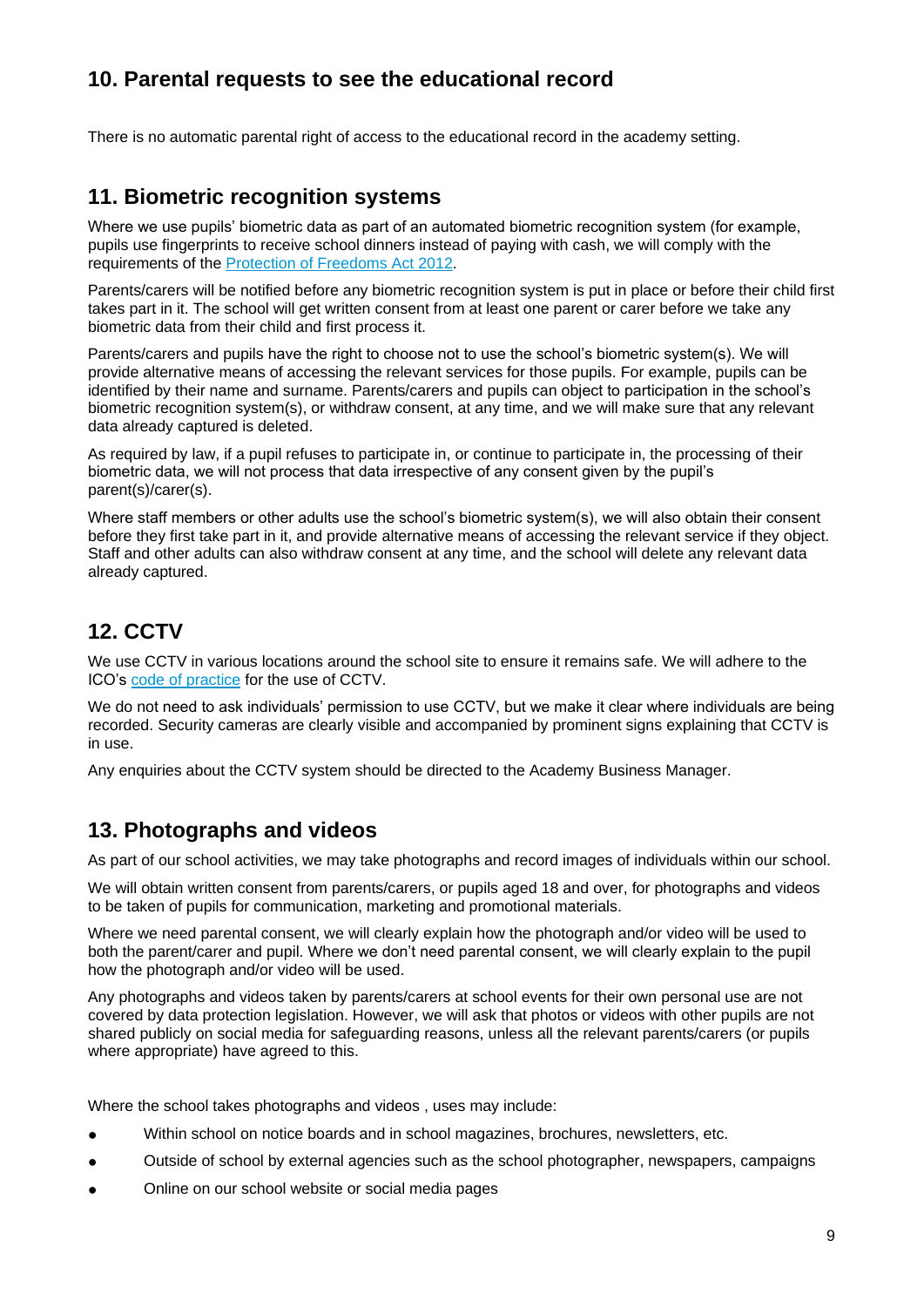Consent can be refused or withdrawn at any time. If consent is withdrawn, we will delete the photograph or video and not distribute it further.

When using photographs and videos in this way we will not accompany them with any other personal information about the child, to ensure they cannot be identified.

See our Child Protection/Safeguarding policy for more information on our use of photographs and videos.

## **14. Data protection by design and default**

We will put measures in place to show that we have integrated data protection into all of our data processing activities, including:

Appointing a suitably qualified DPO, and ensuring they have the necessary resources to fulfil their duties and maintain their expert knowledge

Only processing personal data that is necessary for each specific purpose of processing, and always in line with the data protection principles set out in relevant data protection law (see section 6)

Completing privacy impact assessments where the school's processing of personal data presents a high risk to rights and freedoms of individuals, and when introducing new technologies (the DPO will advise on this process)

Integrating data protection into internal documents including this policy, any related policies and privacy notices

Regularly training members of staff on data protection law, this policy, any related policies and any other data protection matters; we will also keep a record of attendance

Regularly conducting reviews and audits to test our privacy measures and make sure we are compliant

● Maintaining records of our processing activities, including:

o For the benefit of data subjects, making available the name and contact details of our school and DPO and all information we are required to share about how we use and process their personal data (via our privacy notices)

 $\circ$  For all personal data that we hold, maintaining an internal record of the type of data, data subject, how and why we are using the data, any third-party recipients, any transfers outside of the EEA and the safeguards for those -, retention periods and how we are keeping the data secure

## **15. Data security and storage of records**

We will protect personal data and keep it safe from unauthorised or unlawful access, alteration, processing or disclosure, and against accidental or unlawful loss, destruction or damage.

In particular:

● Paper-based records and portable electronic devices, such as laptops and hard drives that contain personal data are kept under lock and key when not in use

Papers containing confidential personal data must not be left on office and classroom desks, on staffroom tables, pinned to notice/display boards, or left anywhere else where there is general access

● Where personal information needs to be taken off site, staff must sign it in and out from the school office

● Passwords that are at least 8 characters long containing letters and numbers are used to access school computers, laptops and other electronic devices. Staff and pupils are reminded that they should not reuse passwords from other sites

● Encryption software is used to protect all portable devices and removable media, such as laptops and USB devices

Staff, pupils or governors who store personal information on their personal devices are expected to follow the same security procedures as for school-owned equipment

Where we need to share personal data with a third party, we carry out due diligence and take reasonable steps to ensure it is stored securely and adequately protected (see section 8)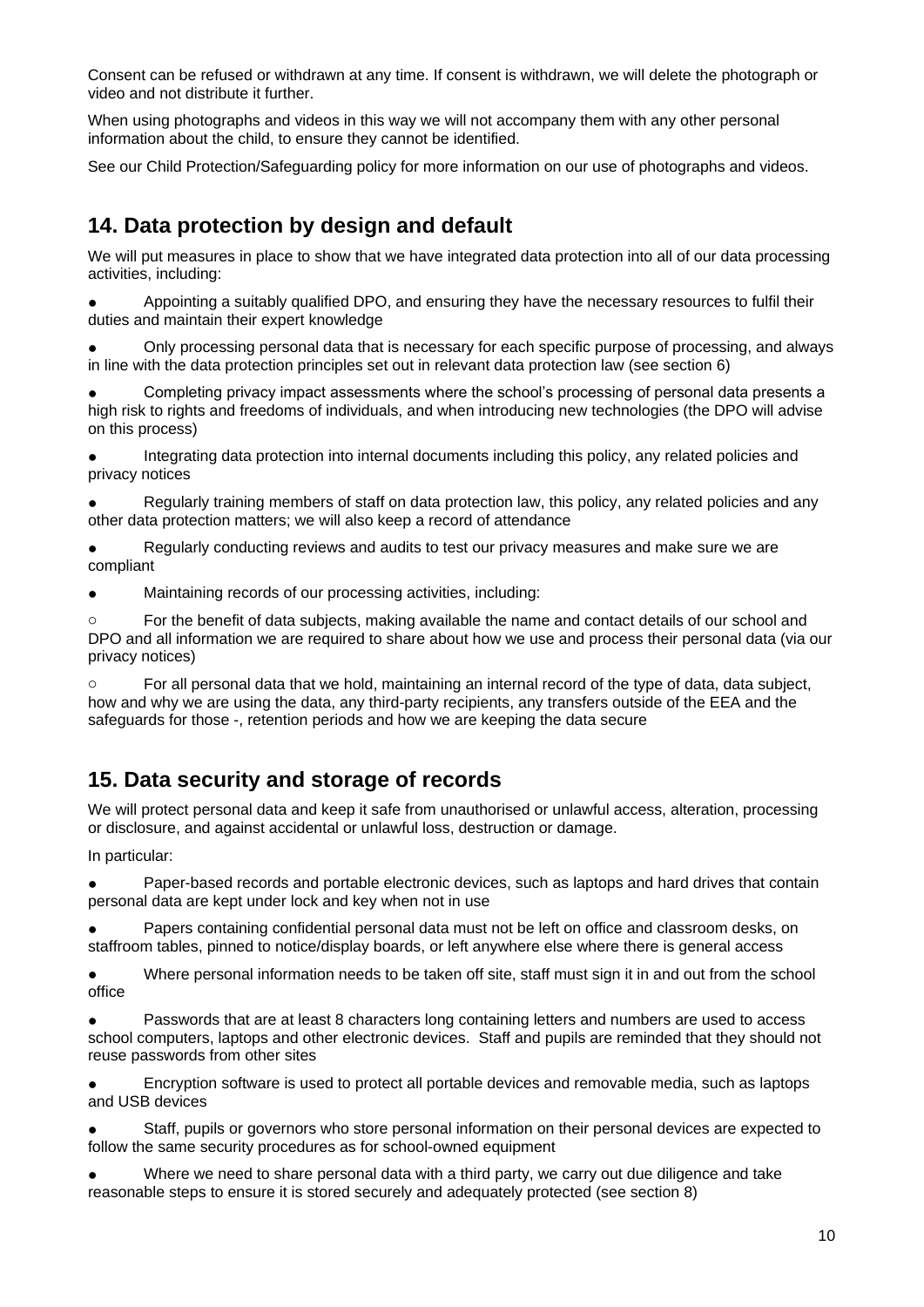## **16. Disposal of records**

Personal data that is no longer needed will be disposed of securely. Personal data that has become inaccurate or out of date will also be disposed of securely, where we cannot or do not need to rectify or update it.

For example, we will shred or incinerate paper-based records, and overwrite or delete electronic files. We may also use a third party to safely dispose of records on the school's behalf. If we do so, we will require the third party to provide sufficient guarantees that it complies with data protection law.

## **17. Personal data breaches**

The school will make all reasonable endeavours to ensure that there are no personal data breaches.

In the unlikely event of a suspected data breach, we will follow the procedure set out in appendix 1.

When appropriate, we will report the data breach to the ICO within 72 hours. Such breaches in a school context may include, but are not limited to:

● A non-anonymised dataset being published on the school website which shows the exam results of pupils eligible for the pupil premium

- Safeguarding information being made available to an unauthorised person
- The theft of a school laptop containing non-encrypted personal data about pupils or staff

## **18. Training**

All staff and governors are provided with data protection training as part of their induction process.

Data protection will also form part of continuing professional development, where changes to legislation, guidance or the school's processes make it necessary.

## **19. Monitoring arrangements**

The DPO is responsible for monitoring and reviewing this policy.

This policy will be reviewed and updated if necessary when the Data Protection Bill receives royal assent and becomes law (as the Data Protection Act 2018) – if any changes are made to the bill that affect our school's practice. Otherwise, or from then on, this policy will be reviewed **every 2 years** and shared with the full governing board.

## **20. Links with other policies**

This data protection policy is linked to our:

- **E-safety policy**
- Child Protection and Safeguarding Policy
- Home School Agreement
- Acceptable Use Agreement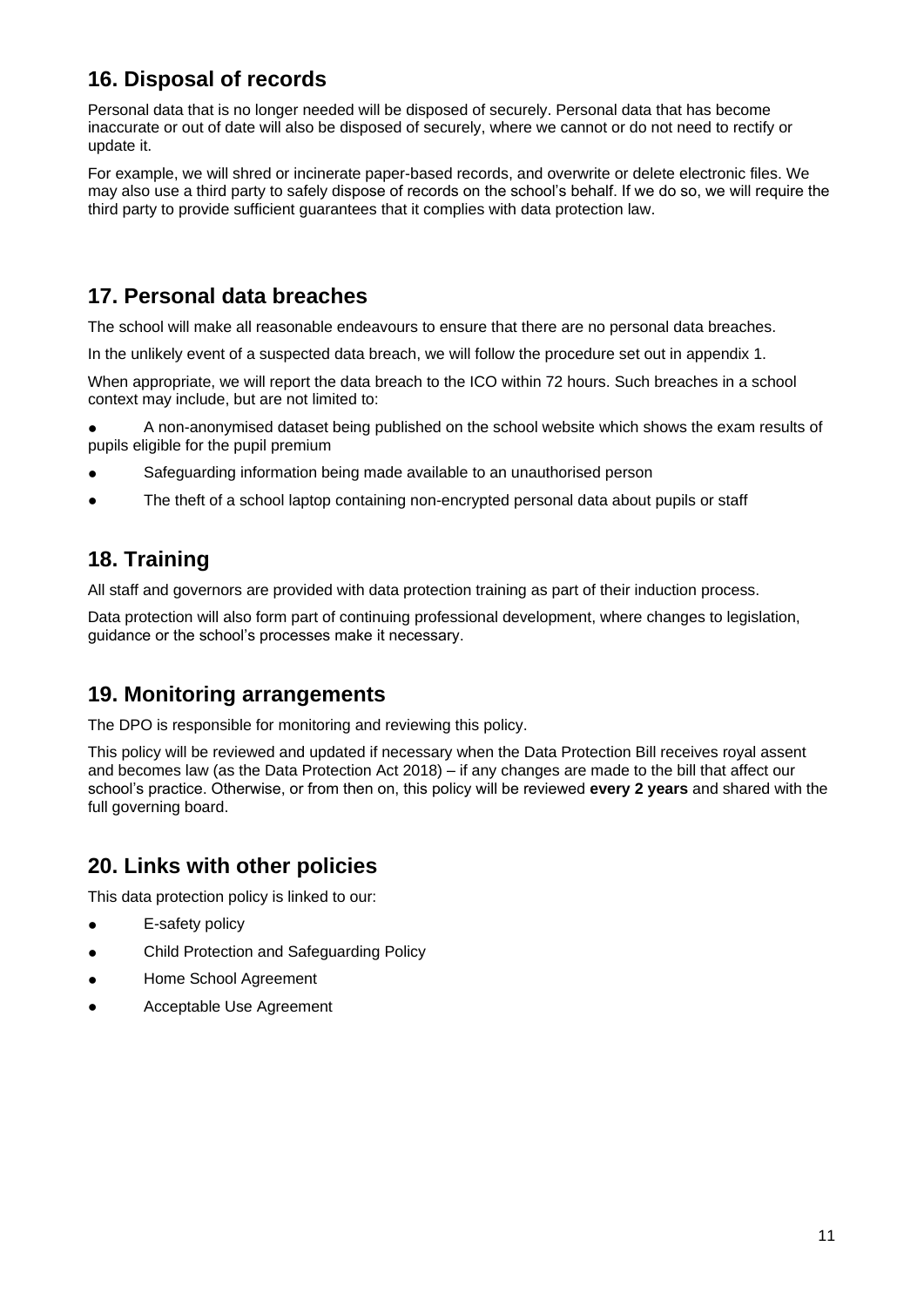## **Appendix 1: Personal data breach procedure**

This procedure is based on [guidance on personal data breaches](https://ico.org.uk/for-organisations/guide-to-the-general-data-protection-regulation-gdpr/personal-data-breaches/) produced by the ICO.

● On finding or causing a breach, or potential breach, the staff member or data processor must immediately notify the DPO

The DPO will investigate the report, and determine whether a breach has occurred. To decide, the DPO will consider whether personal data has been accidentally or unlawfully:

o Lost

o Stolen

- o Destroyed
- o Altered

o Disclosed or made available where it should not have been

o Made available to unauthorised people

Staff and governors will cooperate with the investigation (including allowing access to information and responding to questions). The investigation will not be treated as a disciplinary investigation

● If a breach has occurred or it is considered to be likely that is the case, the DPO will alert the Headteacher and the Chair of Governors

The DPO will make all reasonable efforts to contain and minimise the impact of the breach Relevant staff members or data processors should help the DPO with this where necessary, and the DPO should take external advice when required (e.g. from IT providers). (See the actions relevant to specific data types at the end of this procedure)

The DPO will assess the potential consequences, based on how serious they are, and how likely they are to happen before and after the implementation of steps to mitigate the consequences

The DPO will work out whether the breach must be reported to the ICO and the individuals affected using the ICO's [self-assessment tool](https://ico.org.uk/for-organisations/report-a-breach/personal-data-breach-assessment/)

● The DPO will document the decision (either way), in case it is challenged at a later date by the ICO or an individual affected by the breach. Documented decisions are stored in a designated secured electronic and hard copy folders.

Where the ICO must be notified, the DPO will do this via the 'report a breach' page of the ICO [website](https://ico.org.uk/for-organisations/report-a-breach/) within 72 hours. As required, the DPO will set out:

 $\circ$  A description of the nature of the personal data breach including, where possible:

- The categories and approximate number of individuals concerned
- The categories and approximate number of personal data records concerned
- o The name and contact details of the DPO

o A description of the likely consequences of the personal data breach

 $\circ$  A description of the measures that have been, or will be taken, to deal with the breach and mitigate any possible adverse effects on the individual(s) concerned

If all the above details are not yet known, the DPO will report as much as they can within 72 hours. The report will explain that there is a delay, the reasons why, and when the DPO expects to have further information. The DPO will submit the remaining information as soon as possible

Where the school is required to communicate with individuals whose personal data has been breached, the DPO will tell them in writing. This notification will set out:

o A description, in clear and plain language, of the nature of the personal data breach

- o The name and contact details of the DPO
- o A description of the likely consequences of the personal data breach

o A description of the measures that have been, or will be, taken to deal with the data breach and mitigate any possible adverse effects on the individual(s) concerned